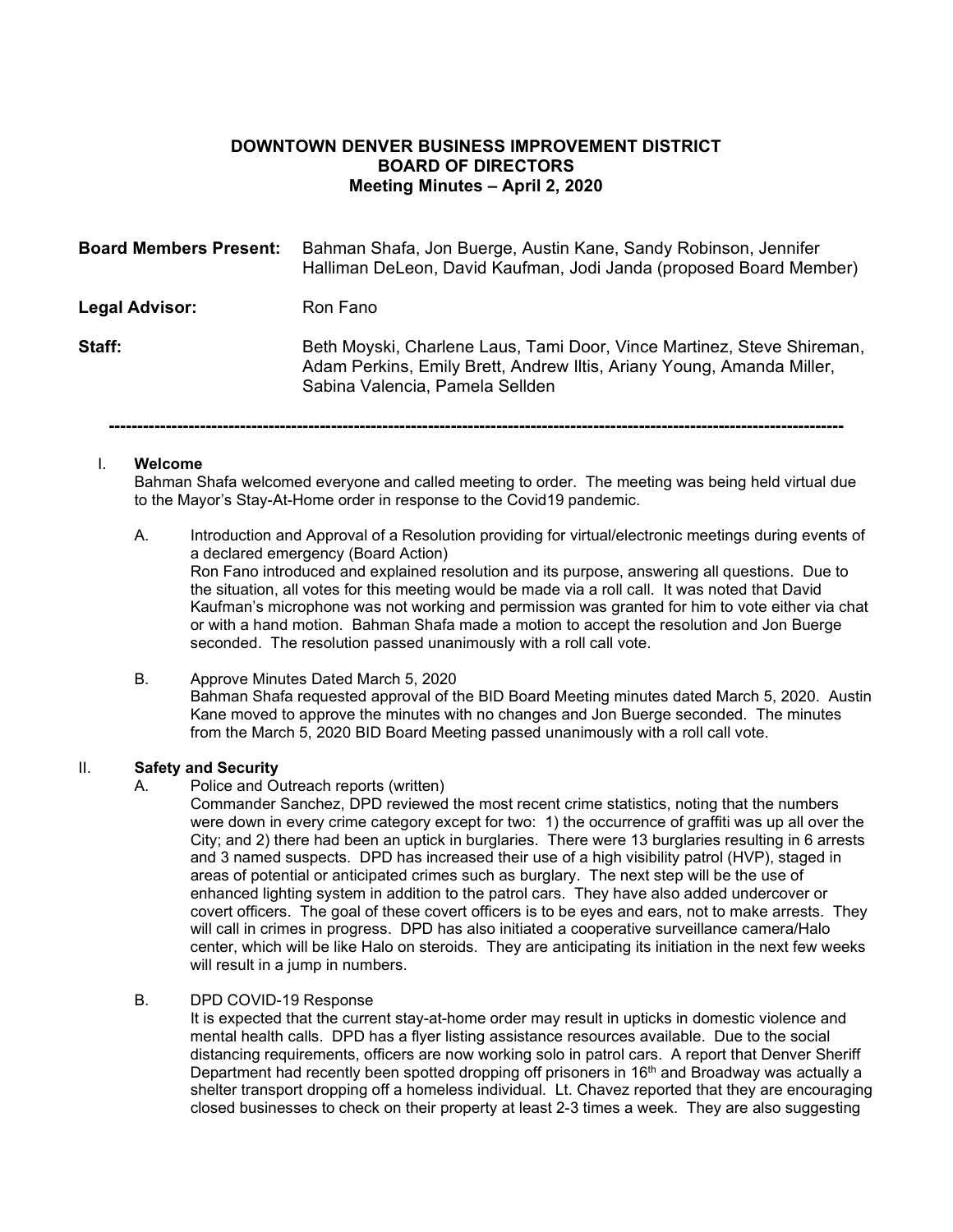that businesses paper over windows to minimize visual opportunity. The HVP is present downtown. The homeless population seem to be wandering around more, although they may just be more visible. In response to a question regarding the thinning out jails and who is being released, Sanchez reported that he was not sure of protocol, but believed that the aim was to thin out to population and those released were those charged with non-violent crimes. As to whether the releases were permanent, Sanchez was not sure, but would check on the protocol.

C. Update on SAP – COVID-19

Steve Shireman reported the Security officers were still out from 5AM to 1AM, 7 days a week. They continue to monitor pedestrian traffic, answer questions, provide outreach, ensure the public safety, and act as ambassadors. Their primary focus has been on directing homeless to shelters, providing the increase in outreach in March. Shireman noted the uptick in graffiti and vandalism. Shireman reported that many of the homeless are accessing shelters for food only. The homeless have become more visible due to less people overall on the Mall, to include some new faces from other parts of the City. Shireman noted that there is a large police presence on the Mall. The security team is currently the only outreach on the streets as St. Francis Center has pulled their street team into the shelter to deal with a 35% increase in drop-ins. Beth Moyski noted that 1 year ago daily average range of 30-35,000; whereas this year 2,400 which is a significant drop as of the last week of March 2020.

## III. **Updates re: COVID-19**

## A. Budget Review

Beth Moyski reviewed the first quarter budget and shared a summary statement through March 2020 (attached). The majority of the assessment payments have been received. Due to the cancellation of a number of conventions and overall vacation of downtown offices, there will be a decrease in banner revenue, as well as marketplace revenue (vendors). Likewise, there will be some expenditures cut back.

Charlene Laus reported that as of the end of March, 84% of the property assessments have been collected. Charlene reviewed the cash on hand sheet. With only \$304,000 of the anticipated \$690,000 revenue now expected, expenses will need to be decreased significantly. Beth reviewed some proposed cost savings measures, many of the cuts being "nice to have" items, such as bike racks. They are also looking at decreasing the flower budget as well as maintenance and repair, Skyline Park and vending. There are a number of items that cannot be cut due to a contracted commitments. The important focus will continue to be on clean and safe. The cash on hand is enough to cover 8.7 months and could cover 9.7 months. It may last even longer as many major expenses were paid early in the year.

### B. Maintenance Activity

Vince Martinez reported that maintenance has continued as typical. Martinez announced staff changes with David Ballinger retiring after 18 years of service. The operations staff is working remotely, with each member making a few trips weekly into downtown, each spending approximately 25 hours a week in the BID. They utilize field applications, such as Eponics and the Victor Stanley relay system. All enterprise contracts remain active. Martinez is meeting weekly with CSG at shift changes and their safety meeting. CSG's office staff is rotating working from home, with one person in the office at a time. They have discontinued their weekly job fairs and are working with their crew to identify symptoms and follow protocol. As of yesterday, there have been no incidents within the CSG staff. CSG has installed workplace COVID-19 signage and information as well as ordered masks. They are also looking at obtaining reusable masks as well as additional hand sanitizer and sanitizing equipment. The Operations team is continuing to meet with CSG virtually. CSG has scaled back their hours of coverage from 4AM-1AM as currently there is no need for the overnight coverage and there were safety concerns. They will continue to review this situation. This change has not resulted in any decrease in services. Pressure washers wearing protective gear at all times (as opposed to only in alleys) and they have reduced the maximum number of people in any vehicle to only 2 at one time. They have become more diligent with protocols. CSG has created a backup schedule in case a reduction of staff becomes necessary. Currently, they are pan & brooming less and disinfecting more. They are taking advantage of the reduced traffic downtown and have begun spring cleaning and refresh painting now. Overall, the team's morale seems to be good. Martinez feels that CSG has done a good job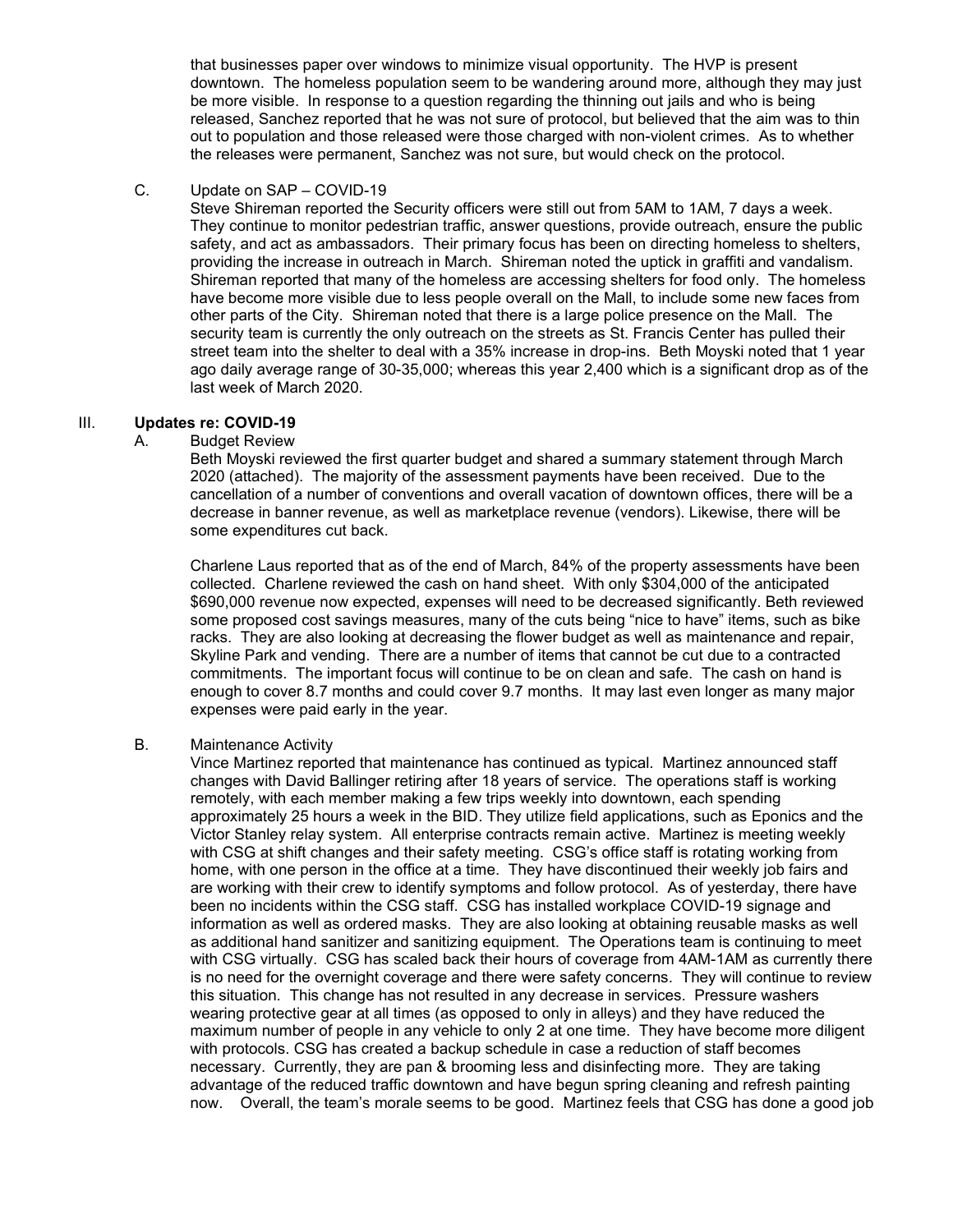in keeping their crew safe and informed. Lastly, Martinez reported that the spring pansies were planted last week, and they are hoping to do the summer planting on time in May as planned.

### IV. **Public Space and Mobility**

## A. 16<sup>th</sup> Street Mall Reconstruction Update

Emily Brett gave a preview of the revised Mall report. This report will give accurate facts on the Mall and be useful for policy makers and the general public, as well as property owners, property managers and the media. The goal is to dispel myths and set the stage for the future. It will help drive investment and remind people about the vibrancy of the 16<sup>th</sup> Street Mall. During the reconstruction phase, its release should help connect to the public's yearning for the Mall again. Brett ask for input as to what is missing in the report or should also be included, and how the release of the report should be handled. The report will be digital report available online. They are currently working with the MarCom team on the graphic design and a website design. The report will include many facts and will illustrate the importance of the Mall as a corridor Downtown. It will include a map view that conveys the pattern of the Mall and will include head counts. The goal is to remind people of what the Mall was as well as what it will be. Brett asked for input on how best method to convey pedestrian counts and connections to the Mall. There will also be a timeline, both historically and into the future. An example would be the tree canopy, which is 73,000 sq. ft now, will be 100,000 sq. ft upon completion of the reconstruction, and will be 200,000 sq. ft. 10 years after completion. One suggestion was that the report should be short, clean and concise.

Adam Perkins gave an update on the Mall Reconstruction project, reporting that the project is on schedule. They have released the RFP to the short list – Ames, Kiewit, and PCL. Perkins reported that the City is committed to the project and is moving forward. The RFP process is 6 months and approval of the construction contract should take place in fourth quarter of this year. Public Life Public Space is still working with the City closely and are dedicated to ensuring a clear walk zone. They are still working on details, such as the amenity zone. This will be a game changer for the City and despite some hiccups, the project remains on schedule. Perkins described this as an exciting opportunity to transform the Mall into a gem. A question was raised regarding the possibility of extending the reconstruction into LoDo. Perkins response was about how the idea of character zones actually sets up LoDo as well as Central Platte Valley to also be "rooms" along the Mall. The reconstruction allows for bigger moves and will enhance the LoDo character. Currently sandstone repairs in LoDo can be addressed more aggressively since the focus will be off the main part of the Mall.

### B. Mobility Report

Andrew Iltis presented an updated mobility report, beginning with an observation that on the national front, Covid-19 has changed how people are behaving. Overall, vehicle traffic numbers are down, vehicle speeds are up, and there was an increased risk to pedestrians and bikes. New York City is reporting a 43% increase of accidents involving vulnerable groups. Drop-off business has decreased as well as freight trash removal in the downtown area. Trash removal demand has increased in the suburbs. More people are recreating, increasing the demand or need for recreational space. Nationally, streets are becoming repurposed. In the Denver area, in-park roads have been closed to cars, increasing the amount of space for active mobility on the streets. Like many cities, Denver does not have a set plan in place and will need help moving plans forward. The use of dock-less transportation has decreased nationally, and the business is struggling. This could lead to consolidation of dock-less companies and some will disappear. The situation had accelerated issues already existing. The City will be sending out an RFP on Tuesday for a dockless transportation contract. RTD continues to struggle and the Covid-19 event has made the situation worse. They are reporting an  $80\%$  decrease in ridership. On April  $15<sup>th</sup>$ , some routes will be discontinued, and service will be cut. More service cuts are planned for May, continuing the reimagine process. Additionally, Denver has temporary removed parking enforcement, and this could affect plans to increase parking fees. Mobility has research scheduled (planned prior Covid-19) regarding off-street parking, which would detail parking inventory and capacity will provide information regarding parking supply and demand.

Mobility is working with University of Colorado-Denver on the Broadway project (North) and how to use it to create recreational opportunities along the 5280 Trail. The City is close to the first round of design, which will add bike lanes and a designated transit lane to 18<sup>th</sup> and 19th. Denver Moves